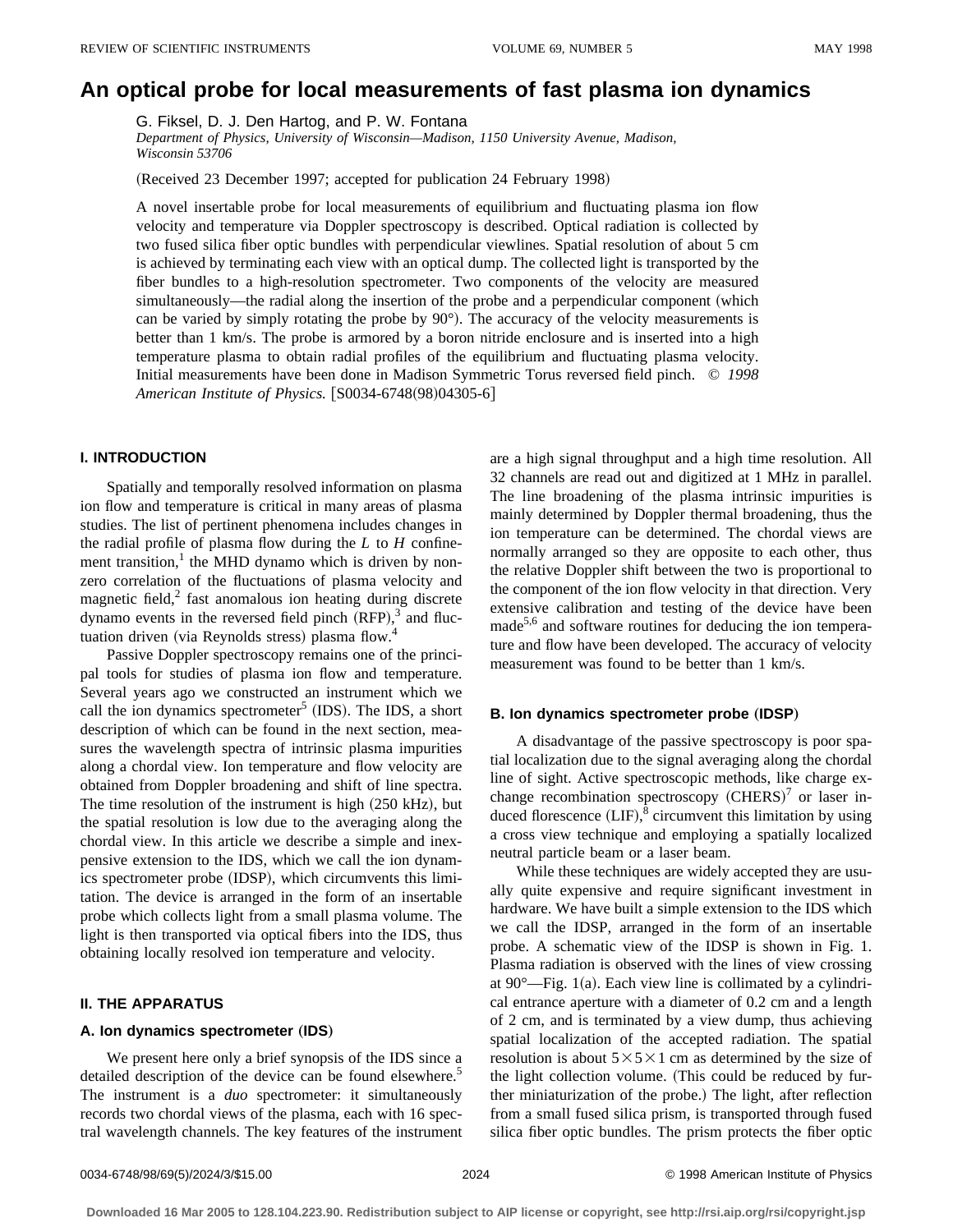

FIG. 1. A schematic view of the IDSP. (a) Top view. Optical radiation is collected by two fused silica fiber optic bundles with perpendicular viewlines. The light collection volume is shown. Spatial resolution of about 5 cm is achieved by terminating each view with an optical dump. The collected light is transported by the fiber bundles (view 1 and view 2) to a highresolution spectrometer. The plasma ion flow velocity and the temperature are determined from the Doppler shifts and the broadening of the radiation spectra. (b) Side view. The support frame has a "hole" and is offset from the probe housing, thus minimizing obstruction to the plasma flow.

from plasma and is inexpensive and easily replaceable. The fibers are then fed into the entrance ports of the IDS, and the plasma ion flow velocity and the temperature are determined from the Doppler shifts and the broadening of the radiation spectra.

Two components of the velocity that are parallel to the probe's plane (see Fig. 1),  $v_x$  and  $v_y$  produce the Doppler shift:

$$
\Delta \lambda_1 c/\lambda = -v_x \sin(\alpha) + v_y \cos(\alpha),
$$
  

$$
\Delta \lambda_2 c/\lambda = -v_x \sin(\alpha) - v_y \cos(\alpha),
$$

where  $\Delta\lambda_1$  and  $\Delta\lambda_2$  are the corresponding (view 1 and view 2) Doppler shifts,  $\lambda$  is the unshifted wavelength, and  $\alpha$  $=45^{\circ}$ . Therefore two components of the velocity can be simultaneously determined from:

$$
v_x = -c(\Delta\lambda_1 + \Delta\lambda_2)/(2\lambda \sin \alpha),
$$
  
\n
$$
v_y = c(\Delta\lambda_1 - \Delta\lambda_2)/(2\lambda \cos \alpha).
$$

The third component  $v<sub>z</sub>$  which is perpendicular to the probe's plane, cannot measured simultaneously with the other two but can be measured independently by simply rotating the probe by 90°.

An important feature of the probe is its ''transparency'' to the plasma flow at the observation point. A thin support frame with a ''hole'' in the middle allows the plasma to flow through it in the *z* direction and minimizes disturbance of the plasma—Fig.  $1(b)$ . The frame itself is offset from the obser-



FIG. 2. Plasma braking during a sawtooth event. The plasma toroidal velocity was measured at an insertion point (as determined by the crossing of the view lines) of 5 cm from the wall. The rotation velocity was determined by Doppler shift of the He II 468.6 nm.

vation plane so it does not shadow the observation area, which minimizes the obstruction to the plasma flow in the *y* direction.

All the probe parts that are exposed to plasma—probe housing, the view dumps, and their support frame are made from boron nitride. The fiber bundles run inside the stainlesssteel shaft which supports the probe housing and exit outside through a vacuum tight seal. The bundles are custom made by Fiberguide Industries, Stirling, NJ. Each bundle consists of 135 thermocoat jacketed fused silica fibers with a core diameter of 200  $\mu$ m. The vacuum side (1 m) has a fiber glass sleeve, and the air side  $(2 \text{ m})$  has a monocoil stainless-steel sleeve. The probe can be moved radially into the plasma through a sliding vacuum seal. In addition, the probe can be rotated around the shaft axis to measure all three components of the velocity.

## **III. MEASUREMENTS**

Measurements of plasma velocity were made in the Madison Symmetric Torus (MST)<sup>9</sup> RFP. MST is a toroidal plasma confinement device operated as a reversed-field pinch. The major radius is  $R=1.5$  m and the minor radius is  $a=0.52$  m. For the measurements described here the plasma current was  $I_p = 220 \text{ kA}$  and the central line density  $\bar{n}_e$  $=10^{13}$  cm<sup>-3</sup>.

Special care was taken to establish that the probe did not perturb the plasma. We monitored the plasma global parameters-line density, radiation, loop voltage, etc. The rotation velocity of magnetic perturbations in the plasma which is a good indicator of core plasma rotation was monitored as well. In addition, we monitored the local plasma density and potential with a Langmuir probe located near our optical probe. In the future we are planning to use two optical probes inserted near each other and measure perturbation in the local plasma velocity. Meanwhile, measurements with smaller in size probes inserted near the IDSP showed that the local plasma velocity was not perturbed.

In order to have a better signal-to-background ratio we doped the plasma with a small controlled amount of helium